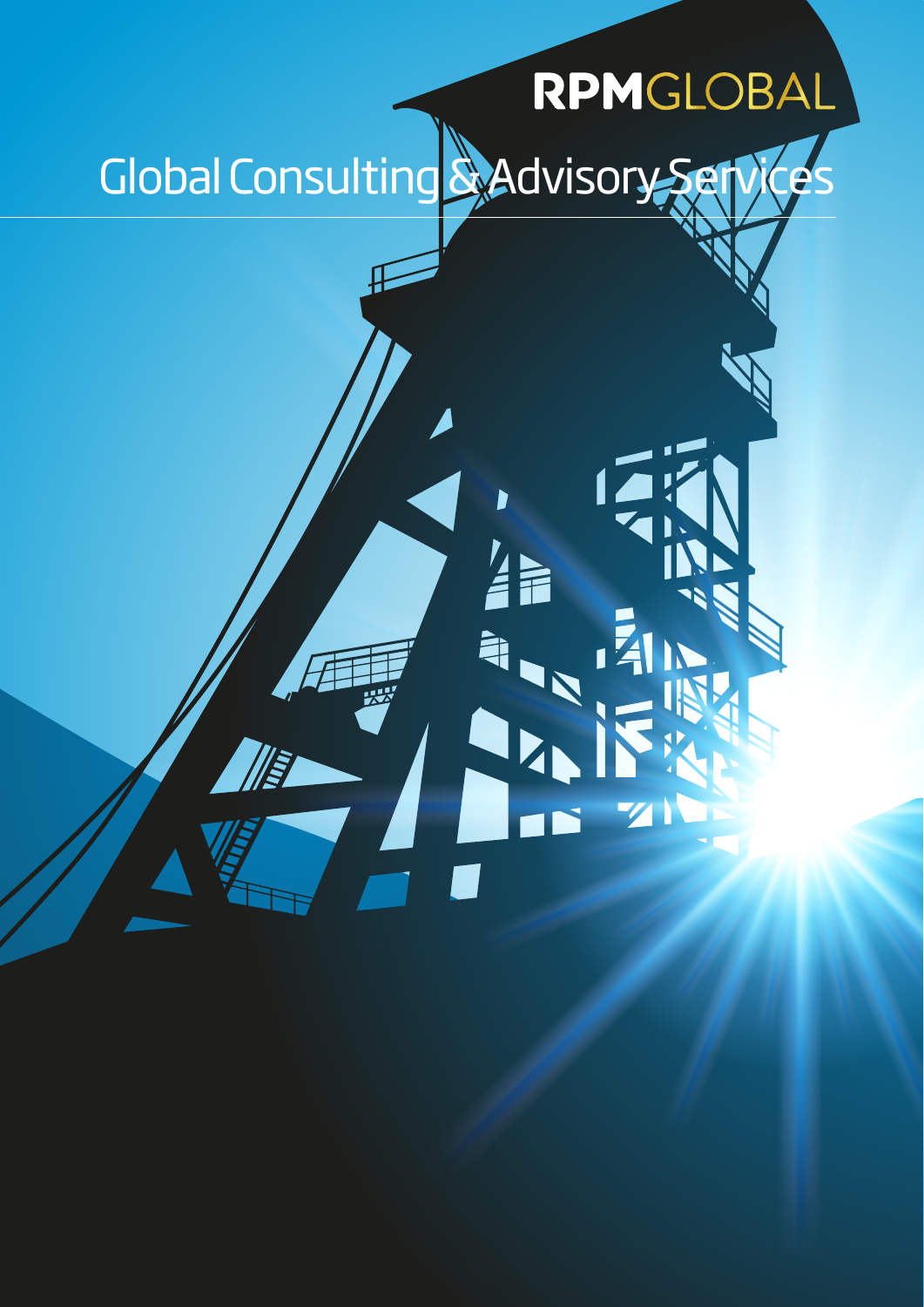RPMGlobal's (RPM) expertise spans across all key mining regions, methods and commodities globally. RPM partners with Mining clients and Investment firms to deliver bespoke and/or independent insights and advice based on our strong understanding of the requirements of the mining industry and its financiers.

Through frameworks, technology and deep domain knowledge we bring solutions to miners to systemise operational improvement and continue to improve cost structures, increase productivity and create value across the whole mining value chain.

*Encompassing 50+ years of experience and the delivery of over 13,000 studies and reviews across all key mining regions of the world.*  Strategic techno-economic planning has always been part of our DNA and our continued investments in people and systems ensures that it will be into the future. Our ability to embrace new generation technology solutions allows for increased optionality in studies and reduce decision timeframes. Our proven approach helps us derive the greatest economic gains for our clients through accurate, practical advice combined with the application of our technology solutions. It is this powerful combination that brings greater visibility and understanding of the impact of business decisions before they are made.

# The RPMGlobal Advantage

### 50 Year History

Our considerable depth of knowledge and exhaustive experience comes from our economic and mining heritage stretching back to 1968.

With over 11,000 studies completed across all major commodities and mining methods, there are few mining challenges that we have not been able to solve. Our consultants take immense pride in our prestigious track record.

### The Expert's Expert

Our reputation for delivering accuracy and certainty means we are regularly appointed to conduct independent audits and peer reviews of the work conducted by other engineering consultants and internal technical teams from some of the world's leading mining houses and financial institutions.

### Adding True Value to Mining Investments

We have provided expert reports for mining company listings on almost every major stock exchange around the world including the London Stock Exchange, Hong Kong Stock Exchange, Australian Securities Exchange, Singapore Stock Exchange and the Toronto Stock Exchange.

In Hong Kong alone, in the past 5 years our work has played a major role in capital raisings of over US\$44 billion.

As global independent experts, our work is relied on by financial institutions contemplating lending to new or expanding mining

projects; organisations underwriting public offerings, mergers and acquisitions; investors assessing key project information, risks and opportunities; and project owners looking to attract investors by leveraging our reputation.

### Single Minded Focus

We are unique compared to other consulting & advisory businesses because we are solely focused on mining and the economics that surround it.

This single-minded approach to investment and our understanding of the variables which make up the risk profile of a project means our compliance reports are trusted by leading financiers, mining houses and the global investment community.

We continue to be flattered when we hear that our name on a customer's report has added both understanding and credibility to an investor's decision making process. We continually hear "we can take your report to the bank."

### Technology Integration

Our advice is centred on identifying what is in the ground, determining the best, safest and cheapest way to extract it and advising our clients on the potential returns of doing so.

We use our own best-in-class technology solutions to support our advisory consultants on evaluating multiple scenarios quickly. When we put forward a recommendation it's not the only one we've considered, it is the best.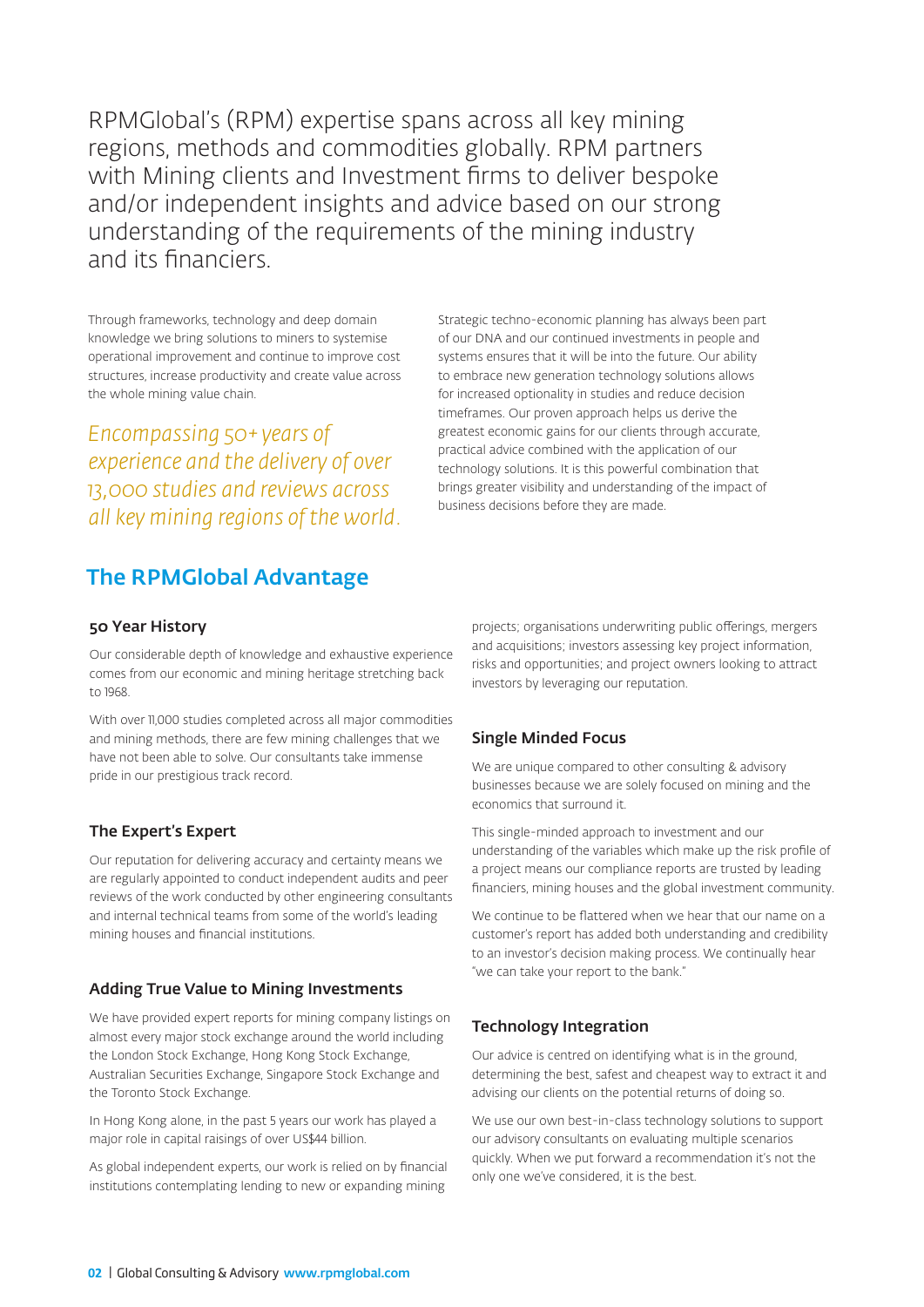## Global Reach, Local Expertise

Having worked with all of the major mining houses globally, we have completed studies in over 118 countries on various commodities including Coal, Gold, Iron Ore, Copper, Lead-Zinc, Uranium, Tin, Nickel, Tungsten, Silver, Fluorite, Niobium, Vanadium, Potash, Phosphate, Serpentinite, Rare Earth Titanium, Mineral Sands and Synthetic Fuels.

Subject matter experts paired with our local in-country teams means that you always have access to the right expert. Working with our local team means local context and the ability to understand local complexities and regulations, resulting in cost savings and efficiencies for your projects.

### Breadth of Experience

RPMGlobal has completed studies at all levels from exploration reviews to feasibility studies to operating project reviews and analysis.

Our global team of experts have experience across all major mining methods and commodity types. We utilise our wellknown mine planning process and technology to complete projects that not only meet, but set the industry standard.

By working with both investors and mining clients, our independent experts have a well-rounded view of the project. We ensure potential challenges are highlighted up front and addressed early in project development. Our comprehensive experience reduces the risk for our clients and their investors.

### International and Local Codes Reporting

Our highly qualified personnel meet the stringent requirements of Competent Person or Qualified Person. We have an extensive understanding of local codes and markets such as Russia and China, and how to bring these projects up to international standards. With RPMGlobal, you can be sure that your project will be reviewed in full.

Our advisors are unrivalled at navigating the complex capital market environment. Knowing all facets of the process gives us the edge in streamlining the work and speeding up the process. The world's exchanges respect our proven track record and trust our reports, thereby minimising unnecessary delays.

# Capability Management

As the recognised industry leaders, our capability management program allows us to operate consistently with a single set of standards and processes globally to provide clients with accurate, reliable and consistent advice – no matter where you operate.

Our capability management program is designed to establish, maintain and improve the sharing of core skills and capabilities between our offices globally.

For each core capability, RPMGlobal has appointed senior professionals who are entrusted with heading that capability's development strategy. The program is an integral part of RPMGlobal's strategic direction and ensures we continue to provide the high standard of service and advice the industry has come to know and trust us for.

### Our People

Our global consulting & advisory team includes geologists, mining engineers, business analysts, economists, metallurgists, environmental consultants and processing engineers. With deep involvement in the global mining industry and understanding of the financial markets, the RPMGlobal consulting & advisory team understands the current market trends and offer proven, up-todate and innovative advisory solutions.

Our highly qualified personnel meet the stringent requirements to act as Competent or Qualified Persons in respect of all major international standards for public reporting (including JORC, NI 43-101, SAMREC and VALMIN) and stock exchange rules (including ASX, HKSX, SGX, TSX, LSE).

# The Way We Work

Your local RPMGlobal office works with your people on the ground and coordinates our in-house experts best suited to your project, regardless of their location in our network.

We are proud of the work we produce. Every job we complete is supported by comprehensive reporting that addresses the key questions that management, investors and other key stakeholders want answers to. We don't just prepare your reports and walk away - we are a life of mine partner, contributing value now and into the future.

# RPMGlobal Technology

RPMGlobal are market leaders of mining technology. Our technology solutions enable our customers to drive revenue while lowering operating costs with the increased efficiency our technology brings. Because of this, our technology solutions are used by our Consulting & Advisory team across certain projects to deliver optimal outcomes the first time, every time.

We are not alone in our technology ecosystem. RPMGlobal works in partnership with other leading companies to deliver the Digital Mine of the Future. Together with SAP, ISA95, Modular Mining Systems, Schneider Electric, and Mineware, this is where mining matters most.